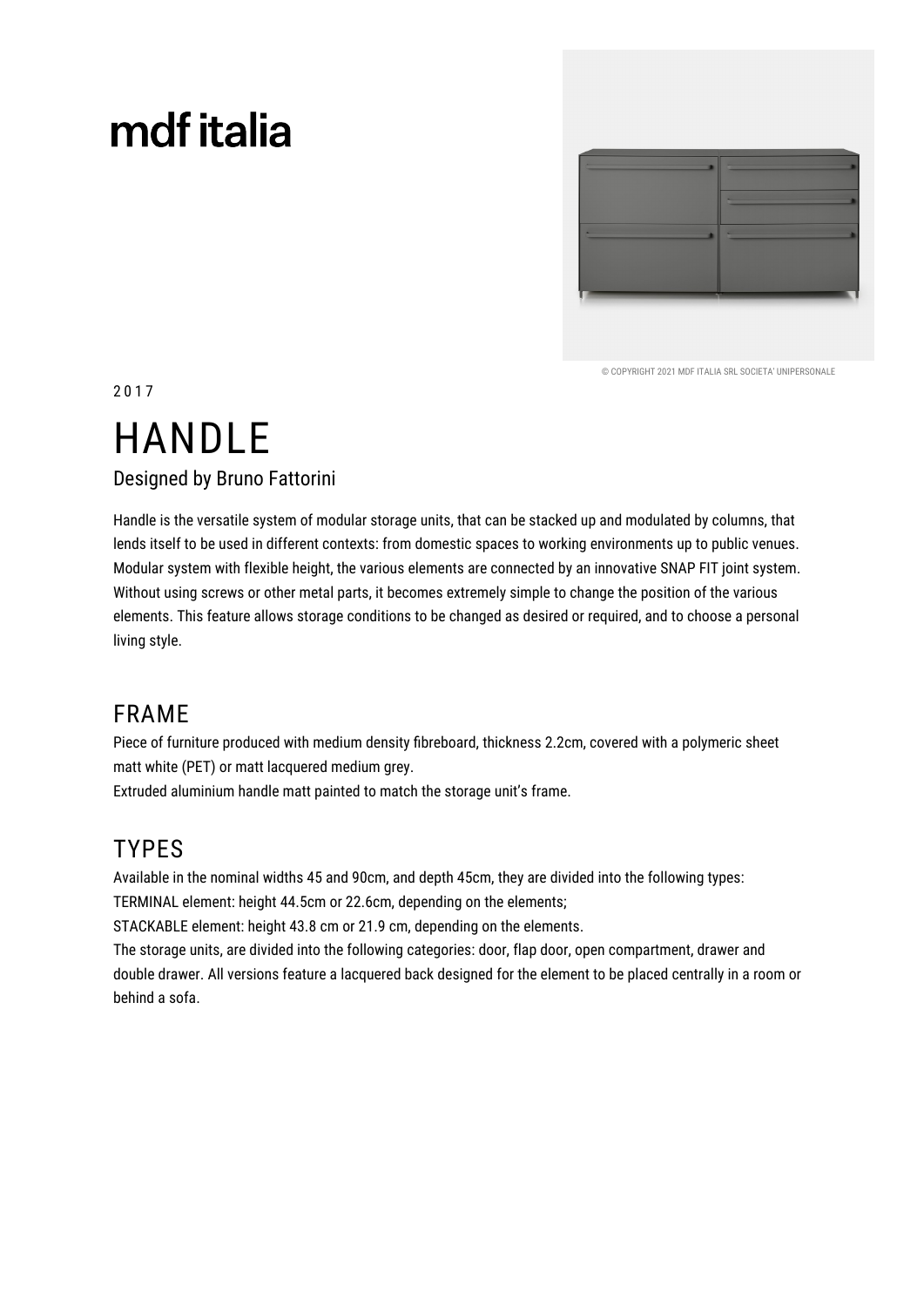#### **HANDLE**

#### **DRAWER/FLAP DOOR**



terminal W45 D45 H44.5 cm stackable W45 D45 H43.8 cm

terminal W90 D45 H44.5 cm stackable W90 D45 H43.8 cm

**DOOR** 



terminal W45 D45 H44.5 cm



terminal W90 D45 H44.5 cm

stackable W90 D45 H43.8 cm

terminal W90 D45 H22.6 cm

stackable W90 D45 H21.9 cm

**DOUBLE DRAWER** 

stackable W45 D45 H43.8 cm



terminal W45 D45 H44.5 cm stackable W45 D45 H43.8 cm





terminal W45 D45 H22.6 cm stackable W45 D45 H21.9 cm





terminal W45 D45 H44.5 cm stackable W45 D45 H43.8 cm



terminal W45 D45 H22.6 cm stackable W45 D45 H21.9 cm



terminal W90 D45 H44.5 cm stackable W90 D45 H43.8 cm



terminal W90 D45 H22.6 cm stackable W90 D45 H21.9 cm



 $\bigotimes$ H/D/L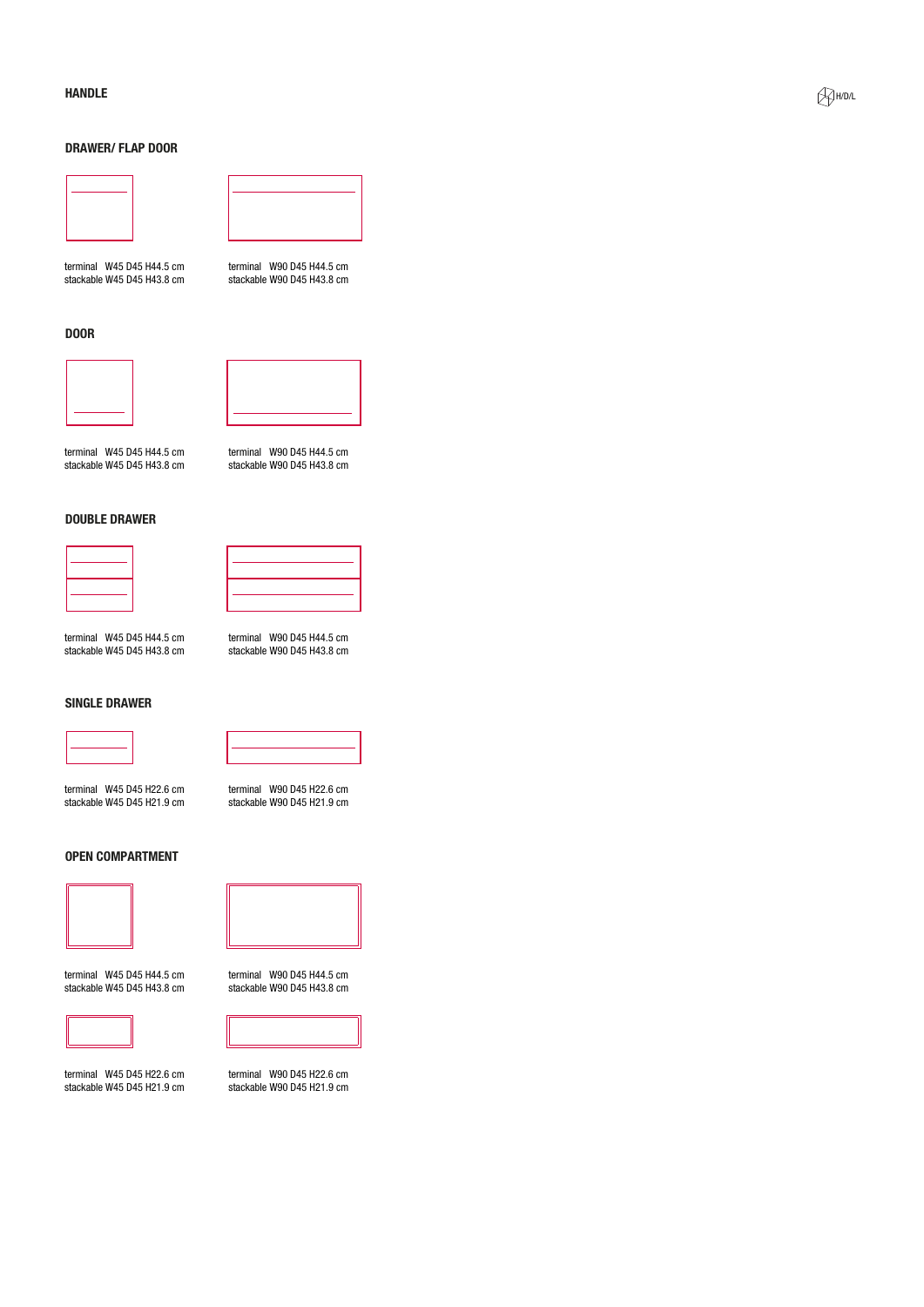#### **HANDLE I EXAMPLES OF COMPOSITION**

#### **COMPOSITION A**





**COMPOSITION B** 





**COMPOSITION C**